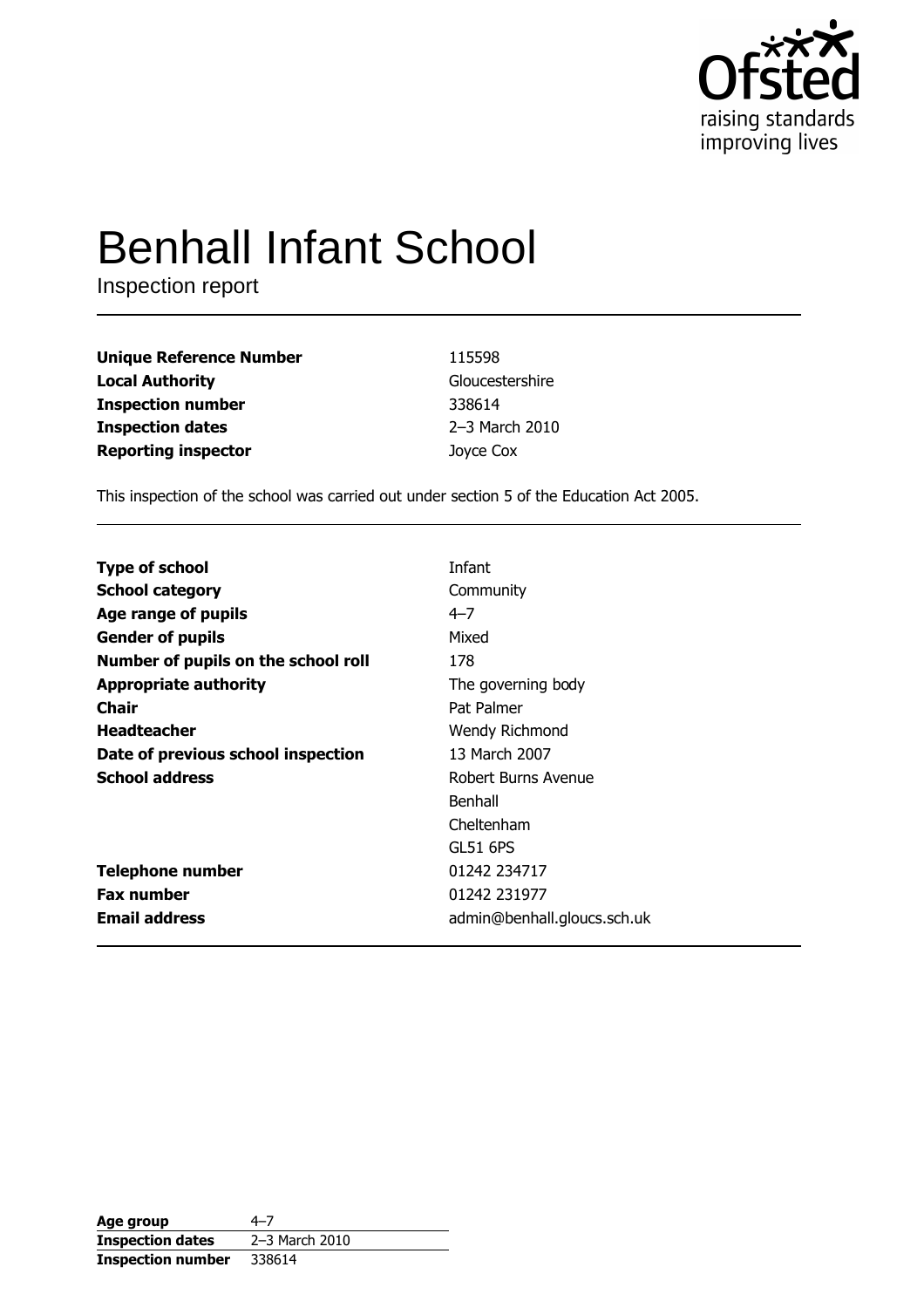The Office for Standards in Education, Children's Services and Skills (Ofsted) regulates and inspects to achieve excellence in the care of children and young people, and in education and skills for learners of all ages. It regulates and inspects childcare and children's social care, and inspects the Children and Family Court Advisory Support Service (Cafcass), schools, colleges, initial teacher training, work-based learning and skills training, adult and community learning, and education and training in prisons and other secure establishments. It rates council children's services, and inspects services for looked after children, safequarding and child protection.

Further copies of this report are obtainable from the school. Under the Education Act 2005, the school must provide a copy of this report free of charge to certain categories of people. A charge not exceeding the full cost of reproduction may be made for any other copies supplied.

If you would like a copy of this document in a different format, such as large print or Braille, please telephone 08456 404045, or email enquiries@ofsted.gov.uk.

You may copy all or parts of this document for non-commercial educational purposes, as long as you give details of the source and date of publication and do not alter the documentation in any way.

Royal Exchange Buildings **St Ann's Square** Manchester M2 7LA T: 08456 404045 Textphone: 0161 618 8524 E: enquiries@ofsted.gov.uk W: www.ofsted.gov.uk © Crown copyright 2010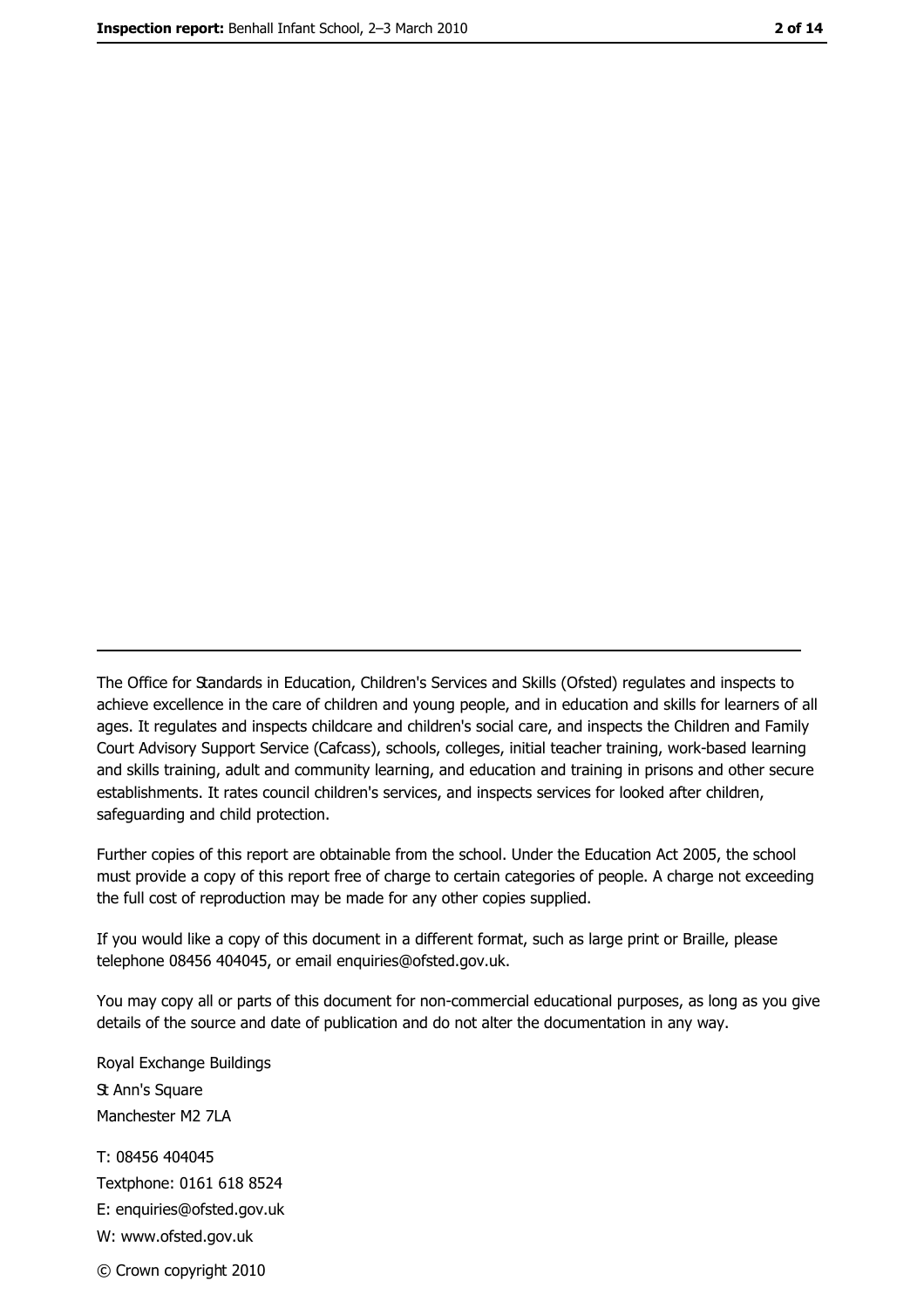# **Introduction**

This inspection was carried out by three additional inspectors. Seventy per cent of the inspection time was spent looking at learning, including the 11 lessons observed. Seven teachers were seen teaching their own classes. Inspectors held meetings with senior staff, members of the governing body and the school council, and spoke to several parents and carers. They observed the school's work and looked at the school development plan, assessment data, a sample of pupils' writing books, documentation relating to safeguarding and a report by the school improvement partner. Inspectors looked at 89 questionnaires returned by parents and carers and those returned by members of staff.

The inspection team reviewed many aspects of the school's work. It looked in detail at the following:

- the reasons for the significant rise in standards since the last inspection  $\blacksquare$
- how the school challenges and extends its more able and gifted and talented pupils  $\blacksquare$
- the extent and impact of subject leaders' involvement in whole-school  $\blacksquare$ improvement.

# **Information about the school**

Benhall is an average-sized infant school. Most pupils are of White British heritage. No pupils are at an early stage of learning to speak English. The proportion of pupils who have special educational needs and/or disabilities is below the national average, and their main areas of need are speech, language and communication difficulties.

The on-site extended provision, which consists of an after-school club and a large nursery, is run by an independent management committee and has a separate inspection. The school has achieved Investors in People and Healthy Schools status and has held the Artsmark Gold award for three years.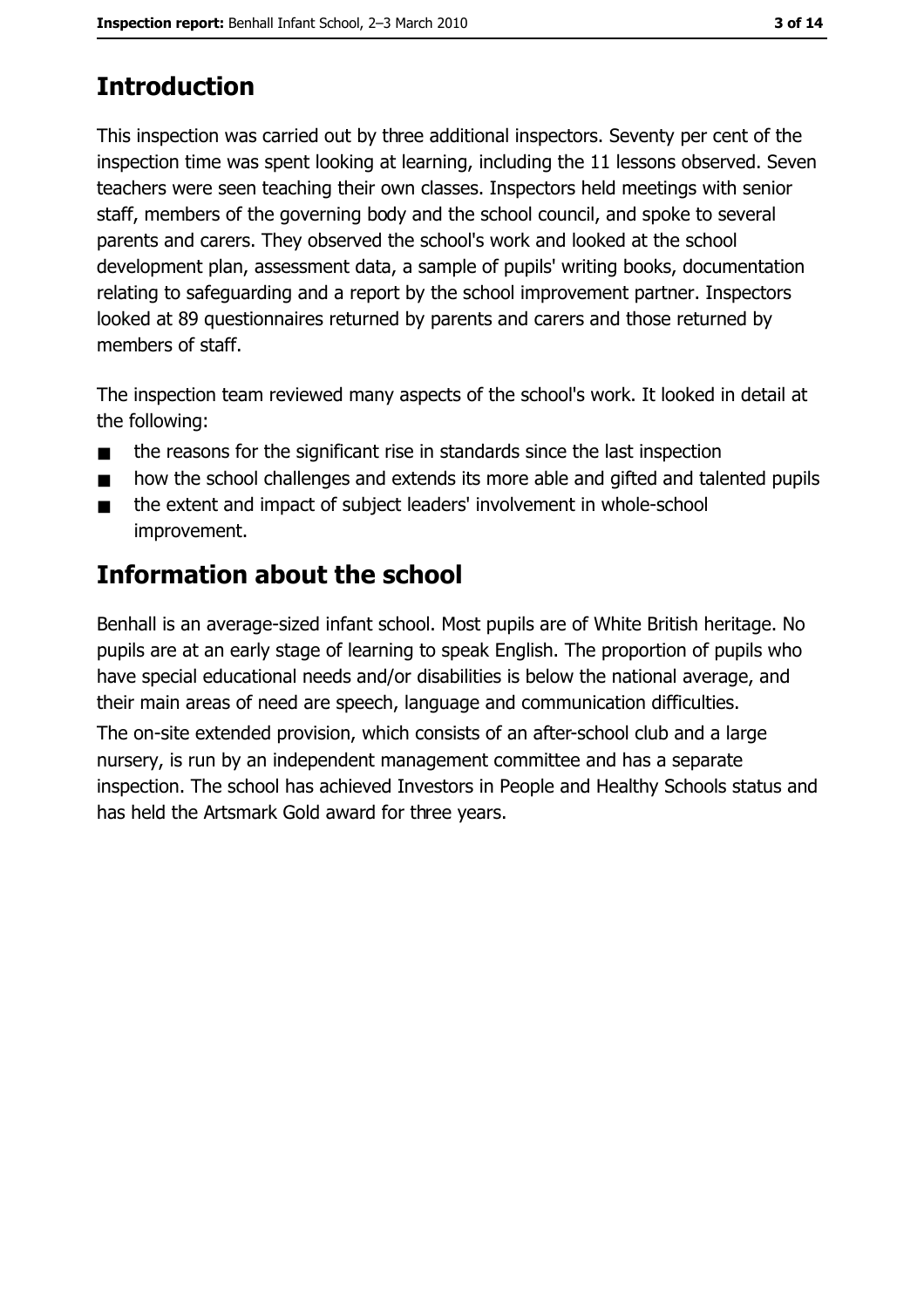Inspection grades: 1 is outstanding, 2 is good, 3 is satisfactory, and 4 is inadequate Please turn to the glossary for a description of the grades and inspection terms

# **Inspection judgements**

## Overall effectiveness: how good is the school?

#### The school's capacity for sustained improvement

## **Main findings**

This is an outstanding school where pupils are very happy, work hard and achieve exceptionally well to attain very high standards. The school has taken significant strides on its journey of improvement since its last inspection. Staff and leaders at all levels have a much-improved capacity to measure pupils' attainment and achievement and track their progress in all subjects. This, together with the creation of an exciting curriculum, has resulted in a dramatic and sustained rise in standards and achievement over the last three years. Taking into consideration an impressive track record of school improvement, the high staff morale and the exceedingly ambitious, challenging and determined leadership, the school demonstrates an outstanding capacity for future improvement.

A fundamental reason for the school's exceptional success is that the headteacher's inspirational leadership enthuses others to have the highest possible aspirations for themselves and the pupils. She has skilfully developed a staff team who are totally committed to school improvement and who strive constantly for excellence. The headteacher's highly ambitious vision and total rejection of complacency is manifest in the exciting, stimulating and vibrant learning environment. Bright, spacious corridors and classrooms filled with high quality displays convey the outstanding achievements of all groups of pupils and the high expectations of all staff. Parents speak in glowing terms about the school's considerable achievements. One parent, summing up the views of many, wrote: 'The headteacher commands the utmost respect from pupils and parents alike.' Others say, 'We feel very fortunate that our children attend this happy, vibrant school with its high academic standards and caring staff who make learning so much fun.'

Outstanding provision for children in the Early Years Foundation Stage means that they have an excellent and very happy start to school life. Across the school, teaching is mostly good. The difference between the good and outstanding teaching is in the pace of lessons and the extent to which they maintain exciting and challenging experiences. Teachers, supported by highly skilled teaching assistants, have embraced the school's new vibrant and stimulating curriculum. Through making learning meaningful, and providing captivating topics that excite all pupils, they create interesting, colourful classrooms where pupils love learning and achieve exceptionally well. More able pupils and those who are gifted and talented are challenged effectively in all subjects and they attain high standards. Pupils' excellent behaviour and attendance ensure happy, successful and productive learning for all.

## What does the school need to do to improve further?

| ×    |
|------|
| a ka |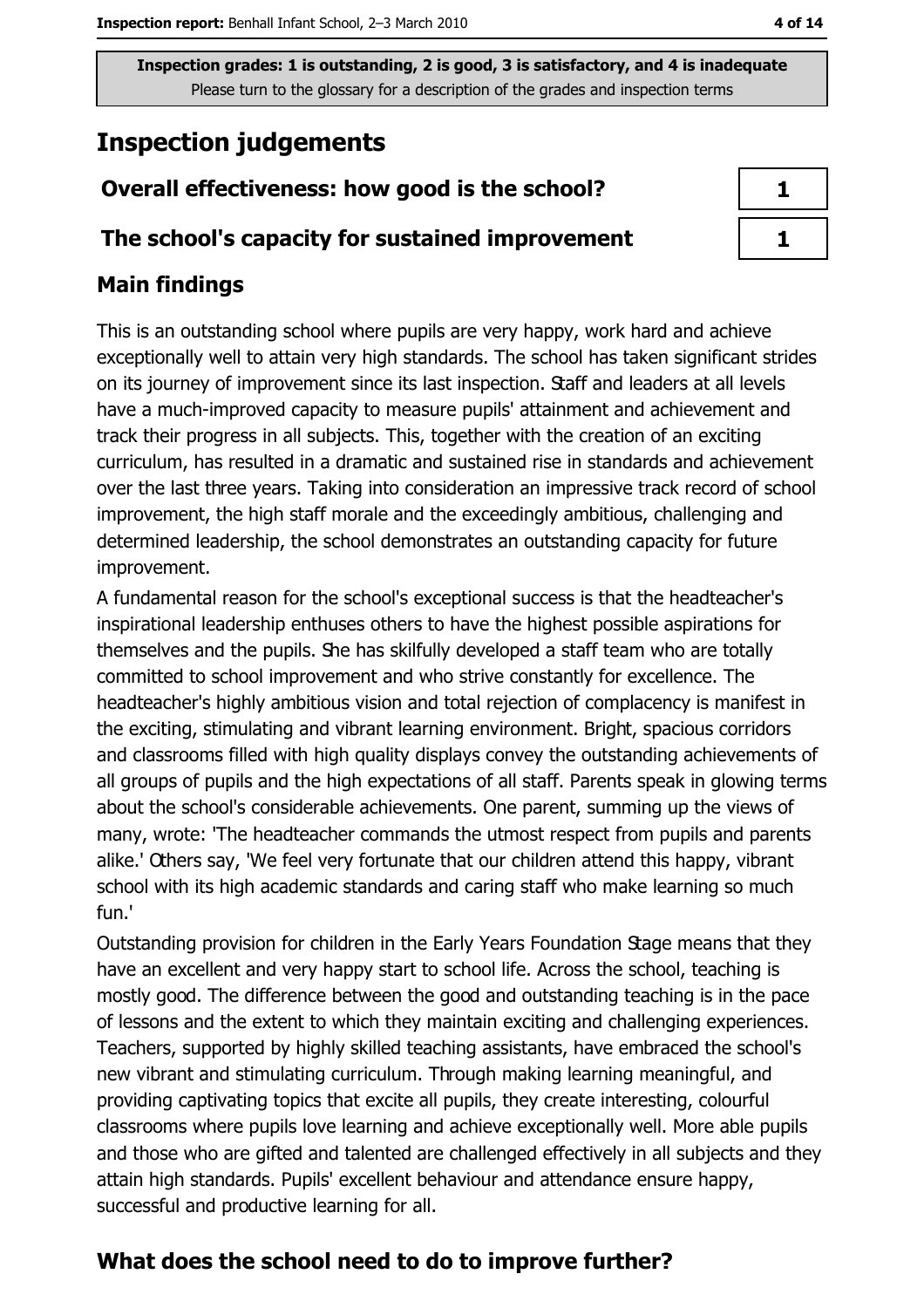Inspection grades: 1 is outstanding, 2 is good, 3 is satisfactory, and 4 is inadequate Please turn to the glossary for a description of the grades and inspection terms

- Raise the quality of teaching even further to make much of it outstanding by:
	- building on the very best practice to ensure that there are consistently pacy introductions to lessons and less teacher talk
	- considering the way lessons are organised to consistently provide exciting and challenging learning experiences.

#### Outcomes for individuals and groups of pupils

Children enter the Early Years Foundation Stage with above-average skills. By the time pupils leave Year 2 their attainment is exceptionally high. In lessons, pupils show very positive attitudes to learning and impressive levels of sustained concentration. A strength in many lessons is the way pupils support each other, for example as talk partners or in teaching each other new computer skills. They work exceptionally well together and are frequently inspired to do additional tasks at home. For instance, a Year 2 pupil worked with his parents at home to produce graphs relating to a school council survey of how safe pupils feel in school. It is such enjoyment of learning that contributes significantly to pupils' outstanding progress. Pupils say they feel very safe. The school council has toured the school taking photographs of safe and potentially unsafe situations such as an untidy cloakroom. Pupils have an exceptionally clear understanding of why some foods are healthier than others, and say they really enjoy many school sports activities such as fencing, yoga and football. They enjoy being school councillors and playground buddies and they raise considerable amounts of money for charities. A recent outline map of Haiti on the hall floor was quickly filled with coins. Multicultural activities are encouraged and celebrated. Links with the local community and pupils' knowledge of other children's lives in different parts of England are areas for further development. Pupils' attendance is excellent because of parental compliance with the school's zero tolerance of term-time holidays. Pupils' excellent academic skills and personal qualities prepare them exceptionally well for later learning.

These are the grades for pupils' outcomes

| Pupils' achievement and the extent to which they enjoy their learning<br>Taking into account:               |  |
|-------------------------------------------------------------------------------------------------------------|--|
| Pupils' attainment <sup>1</sup>                                                                             |  |
| The quality of pupils' learning and their progress                                                          |  |
| The quality of learning for pupils with special educational needs and/or<br>disabilities and their progress |  |
| The extent to which pupils feel safe                                                                        |  |

 $\mathbf{1}$ 

The grades for attainment and attendance are: 1 is high; 2 is above average; 3 is broadly average; and 4 is low.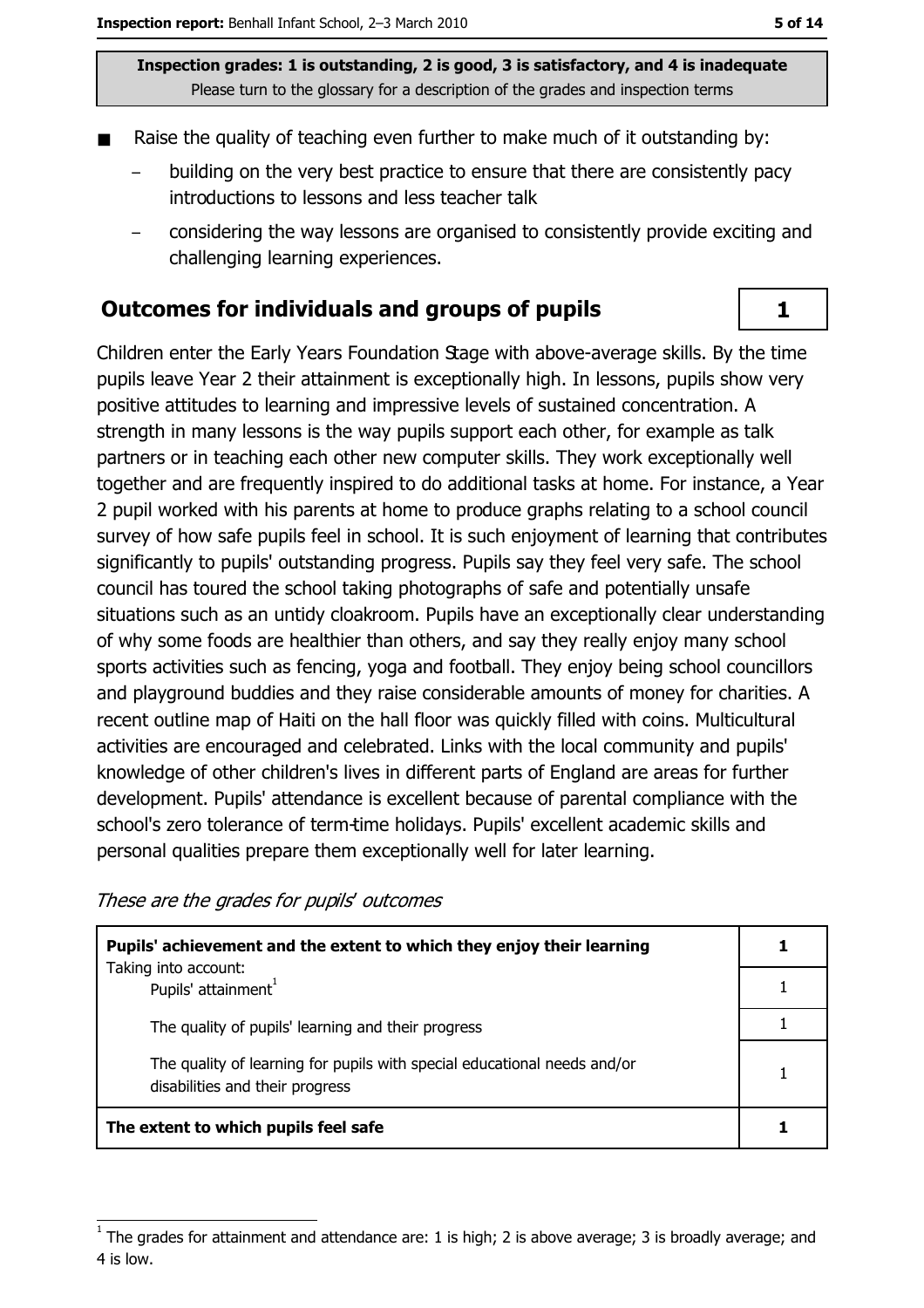ate

| Inspection grades: 1 is outstanding, 2 is good, 3 is satisfactory, and 4 is inadequ |
|-------------------------------------------------------------------------------------|
| Please turn to the glossary for a description of the grades and inspection terms    |

| <b>Pupils' behaviour</b>                                                                                                  |  |
|---------------------------------------------------------------------------------------------------------------------------|--|
| The extent to which pupils adopt healthy lifestyles                                                                       |  |
| The extent to which pupils contribute to the school and wider community                                                   |  |
| The extent to which pupils develop workplace and other skills that will<br>contribute to their future economic well-being |  |
| Taking into account:<br>Pupils' attendance <sup>1</sup>                                                                   |  |
| The extent of pupils' spiritual, moral, social and cultural development                                                   |  |

#### How effective is the provision?

Most teachers plan lessons exceptionally well and use information on pupils' progress to match tasks exceptionally closely to their capabilities. As a result the majority of lessons provide high levels of challenge, enabling pupils to make outstanding progress. Pupils have a clear understanding of the learning intentions and what they have to do in a lesson to be successful. Teaching assistants play an invaluable role, often recording pupils' comments in class discussions and effectively supporting pupils with special educational needs and/or disabilities. They are particularly good at rephrasing questions and at developing pupils' numeracy and literacy skills. Computer technology is used exceptionally well by staff and pupils to enhance lessons and learning in all subjects. Some lessons start with an exciting event such as an email from the giant in Jack and the Beanstalk. This immediately captures pupils' attention and interest and encourages motivation and perseverance. In a small minority of lessons teachers talk for too long and keep young pupils sitting without being sufficiently engaged.

Senior leaders and staff have worked very hard to successfully devise an innovative curriculum. This is manifest in the outstanding way pupils explore curriculum areas and make meaningful links between subjects in their learning. For instance all pupils are completely engrossed in their current topic, 'Treasure Island'. Their considerable achievement and obvious enjoyment is evident in the eye-catching displays depicting fantasy islands, colourful painted parrots, swashbuckling stories, explorers' journals (Christopher Columbus) and informative writing about Jacques Cousteau.

Pupils receive exemplary care in this school because each pupil is known and valued. Induction arrangements are excellent, which enables Reception children to settle very quickly. A weekly mother-and-toddler session in the hall gives new parents and children a chance to get to know the school. Several parents who have children with particular medical or learning needs wrote to praise the school for the extremely caring way in which these needs have been dealt with. The school makes excellent use of outside agencies and specific learning programmes such as 'Dancing Bears' to support pupils who have special educational needs and/or disabilities with learning their letters and sounds.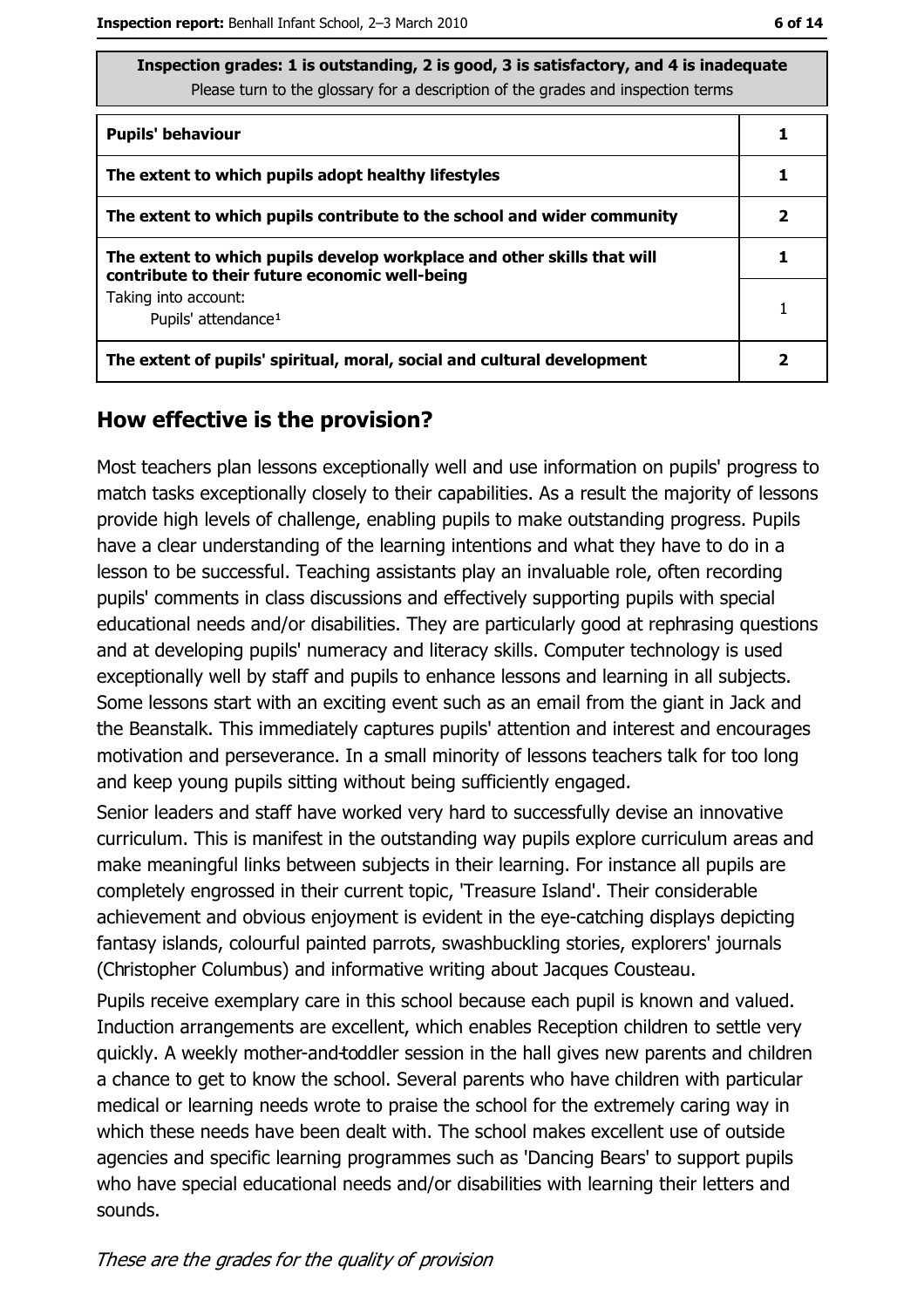| Inspection grades: 1 is outstanding, 2 is good, 3 is satisfactory, and 4 is inadequate |  |
|----------------------------------------------------------------------------------------|--|
| Please turn to the glossary for a description of the grades and inspection terms       |  |

| The quality of teaching                                                                                    |  |
|------------------------------------------------------------------------------------------------------------|--|
| Taking into account:<br>The use of assessment to support learning                                          |  |
| The extent to which the curriculum meets pupils' needs, including, where<br>relevant, through partnerships |  |
| The effectiveness of care, guidance and support                                                            |  |

#### How effective are leadership and management?

The headteacher, senior and subject leaders form an exceptionally impressive team where their distinct areas of expertise combine seamlessly to make this school highly successful. Governors share the headteacher's determination to maintain the school's exceptional qualities and provide outstanding support. Leaders at all levels carry out detailed and reflective evaluations to successfully improve all subjects and aspects. Monitoring of teaching and learning is rigorous, as is the relentless focus on pupils' achievement. Detailed monitoring of the performance of individuals and groups of pupils ensures that all groups of pupils achieve exceptionally well and that there is no discrimination. The school has excellent policies, strategies and procedures to ensure the welfare of all pupils. Safeguarding policies are constantly reviewed and updated to ensure pupils' safety at all times. Staff and governors have an excellent awareness of safeguarding measures. Community cohesion is promoted well. There is a long-standing link with a school in The Gambia. An effective community cohesion audit is undertaken regularly and there are good plans in hand to broaden pupils' understanding of life for children in different parts of England. Links with parents are excellent and parents and carers are very appreciative of the way the school reaches out to them via text messages about their children's successes. The excellent school website provides parents and carers with a myriad of information.

These are the grades for leadership and management

| The effectiveness of leadership and management in embedding ambition and<br>driving improvement                                                                     |  |
|---------------------------------------------------------------------------------------------------------------------------------------------------------------------|--|
| Taking into account:                                                                                                                                                |  |
| The leadership and management of teaching and learning                                                                                                              |  |
| The effectiveness of the governing body in challenging and supporting the<br>school so that weaknesses are tackled decisively and statutory responsibilities<br>met |  |
| The effectiveness of the school's engagement with parents and carers                                                                                                |  |
| The effectiveness of partnerships in promoting learning and well-being                                                                                              |  |
| The effectiveness with which the school promotes equality of opportunity and<br>tackles discrimination                                                              |  |
| The effectiveness of safeguarding procedures                                                                                                                        |  |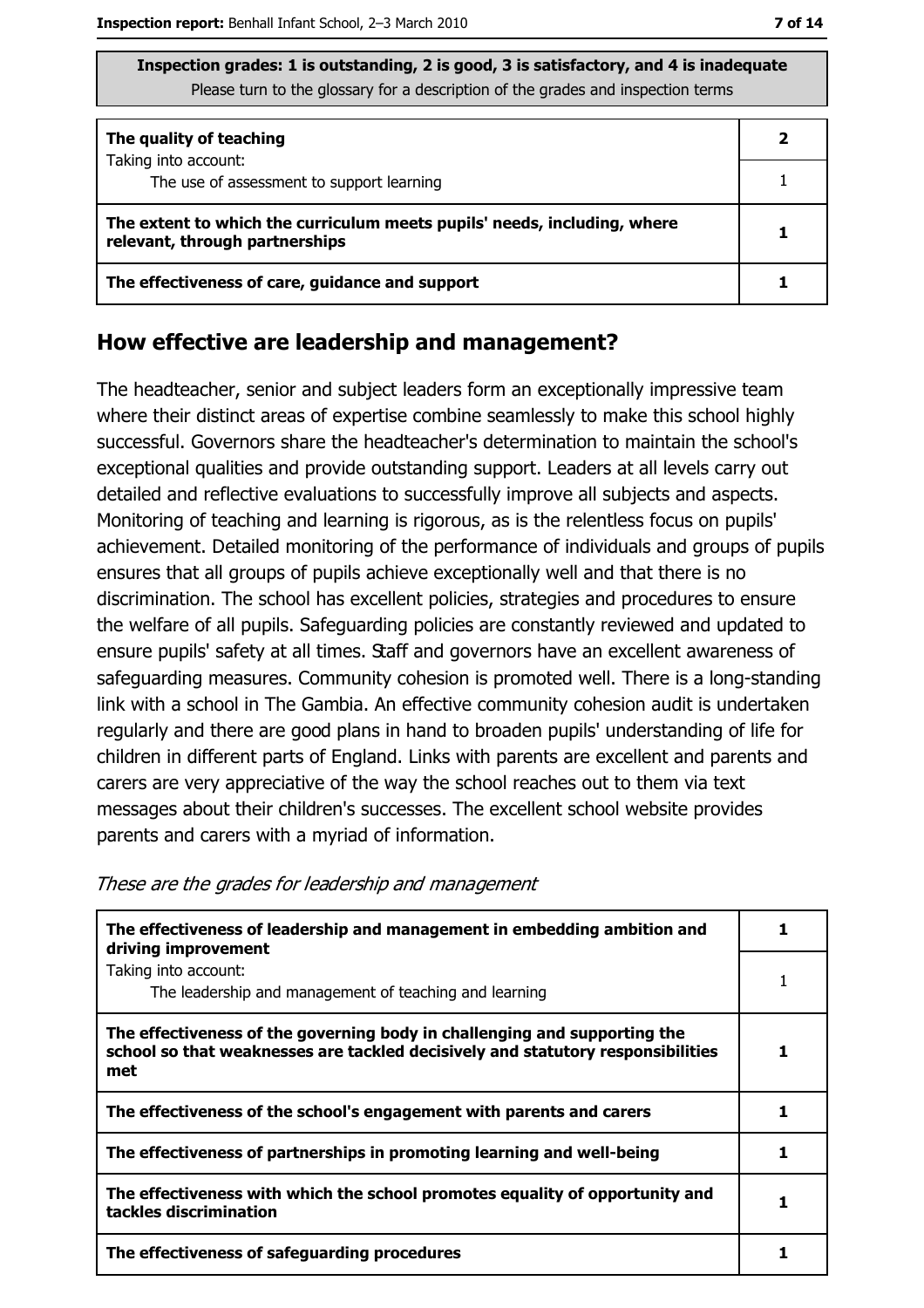| Inspection grades: 1 is outstanding, 2 is good, 3 is satisfactory, and 4 is inadequate<br>Please turn to the glossary for a description of the grades and inspection terms |                |
|----------------------------------------------------------------------------------------------------------------------------------------------------------------------------|----------------|
| The effectiveness with which the school promotes community cohesion                                                                                                        | $\overline{2}$ |
| The effectiveness with which the school deploys resources to achieve<br>value for money                                                                                    | 1              |

## **Early Years Foundation Stage**

The Early Years Foundation Stage classrooms are stunning. There are exciting and inviting displays and activities hanging from every available wall space and ceiling, just waiting to be enjoyed. No wonder children make rapid progress in all areas of their learning and development. The outdoor learning area is freely available at all times and in all seasons. Staff are devising ways to improve the outdoor storage so that children can select their own resources more easily. Children love being outside and confidently learn to take risks and explore in a safe, supervised environment. Outstanding leadership and management, excellent teaching and loving care ensure that most children exceed the expected levels for their age on entry to Year 1. Staff make learning fun and very enjoyable and really challenge children to think and work together. For instance, children are currently enjoying learning all about pirates and were very excited by a letter in a bottle from Pegleg Pete, who is looking for more shipmates! Working in teams of three, they cheerfully and successfully embarked upon a range of pirate challenges to become shipmates. These exciting activities included devising a pirate song, constructing a pirate ship and writing a pirate code. Staff are highly enthusiastic play partners, which greatly enhances children's learning and structured play.

Reception staff work as an exceptionally effective team and have excellent knowledge and understanding of the personal and learning needs of young children. This ensures that children make excellent progress in their personal, social and emotional development and are very well equipped for their move to Year 1. The curriculum is excellent and provides constant pleasure, excitement and adventure. An outstanding partnership is quickly formed with parents, who feel their children have a 'wonderful start' and appreciate the endless patience and unbounded enthusiasm of all the staff. Many enjoy attending the weekly Friday 'pops ins' and are very impressed with the high standard of care and how skilfully the staff interact with all the children. One parent commented: 'The Reception teachers and the teaching assistants are very kind. They are exactly who I would choose to look after and educate my child."

| <b>Overall effectiveness of the Early Years Foundation Stage</b>                      |  |
|---------------------------------------------------------------------------------------|--|
| Taking into account:<br>Outcomes for children in the Early Years Foundation Stage     |  |
| The quality of provision in the Early Years Foundation Stage                          |  |
| The effectiveness of leadership and management of the Early Years<br>Foundation Stage |  |

These are the grades for the Early Years Foundation Stage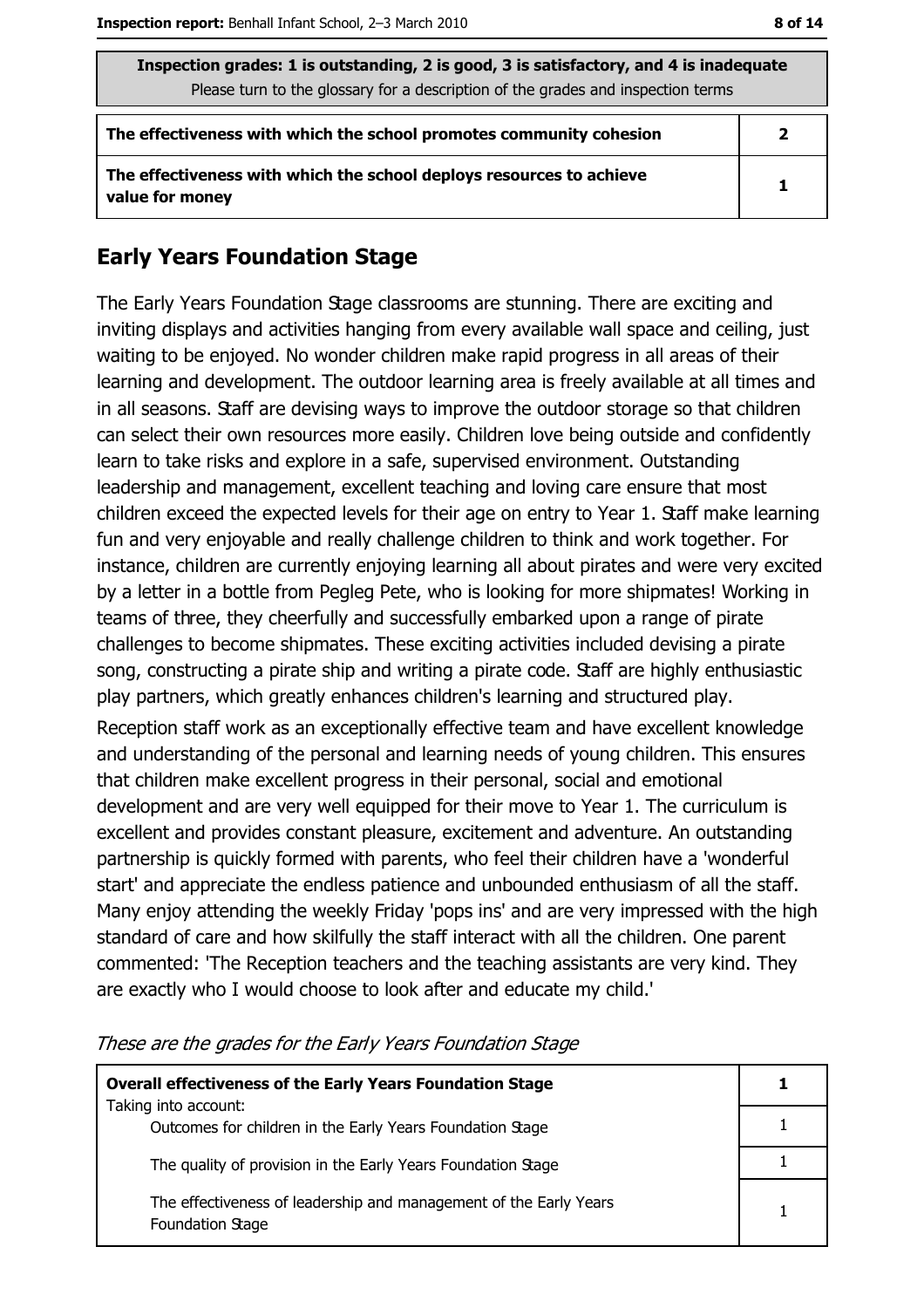Inspection grades: 1 is outstanding, 2 is good, 3 is satisfactory, and 4 is inadequate Please turn to the glossary for a description of the grades and inspection terms

#### **Views of parents and carers**

Over half of the parents and carers responded to the Ofsted questionnaire. All of these parents and carers feel that the school is led and managed effectively and that their children are kept very safe. Virtually all parents and carers are happy with their children's experiences at this school. A very small number of parents raised concerns but there were no issues which were relevant to the school as a whole. Parents' individual concerns were summarised and reported to the school without identifying any individual. Inspectors agree wholeheartedly with the parents' and carers' very positive views.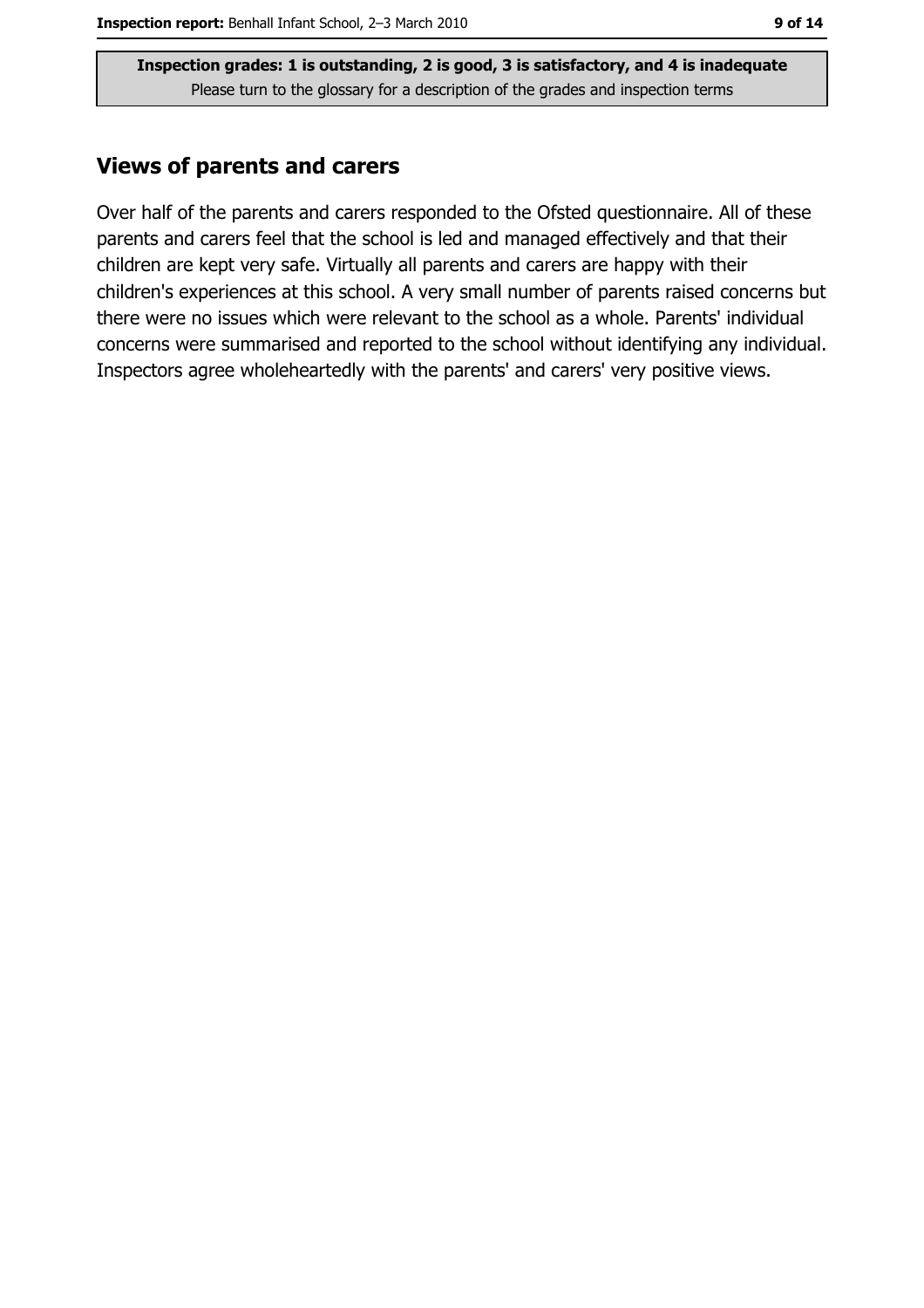#### Responses from parents and carers to Ofsted's questionnaire

Ofsted invited all the registered parents and carers of pupils registered at Benhall Infant School to complete a questionnaire about their views of the school.

In the questionnaire, parents and carers were asked to record how strongly they agreed with 13 statements about the school.

The inspection team received 89 completed questionnaires by the end of the on-site inspection. In total, there are 178 pupils registered at the school.

| <b>Statements</b>                                                                                                                                                                                                                                       | <b>Strongly</b><br><b>Agree</b> |               | <b>Agree</b> |               | <b>Disagree</b> |                | <b>Strongly</b><br>disagree |               |
|---------------------------------------------------------------------------------------------------------------------------------------------------------------------------------------------------------------------------------------------------------|---------------------------------|---------------|--------------|---------------|-----------------|----------------|-----------------------------|---------------|
|                                                                                                                                                                                                                                                         | <b>Total</b>                    | $\frac{1}{2}$ | <b>Total</b> | $\frac{0}{0}$ | <b>Total</b>    | $\frac{1}{2}$  | <b>Total</b>                | $\frac{1}{2}$ |
| My child enjoys school                                                                                                                                                                                                                                  | 65                              | 73            | 23           | 26            | 1               | $\mathbf 1$    | $\Omega$                    | 0             |
| The school keeps my child<br>safe                                                                                                                                                                                                                       | 65                              | 73            | 24           | 27            | $\mathbf 0$     | 0              | $\mathbf{0}$                | 0             |
| The school informs me<br>about my child's progress                                                                                                                                                                                                      | 40                              | 45            | 47           | 53            | $\overline{2}$  | $\overline{2}$ | $\mathbf{0}$                | 0             |
| My child is making enough<br>progress at this school                                                                                                                                                                                                    | 48                              | 54            | 37           | 41            | $\overline{4}$  | 4              | 1                           | $\mathbf{1}$  |
| The teaching is good at this<br>school                                                                                                                                                                                                                  | 61                              | 69            | 27           | 30            | $\mathbf{1}$    | $\mathbf{1}$   | 0                           | 0             |
| The school helps me to<br>support my child's learning                                                                                                                                                                                                   | 46                              | 52            | 40           | 46            | $\overline{2}$  | $\overline{2}$ | 0                           | 0             |
| The school helps my child to<br>have a healthy lifestyle                                                                                                                                                                                                | 54                              | 61            | 34           | 38            | $\mathbf{1}$    | $\mathbf{1}$   | 0                           | 0             |
| The school makes sure that<br>my child is well prepared for<br>the future (for example<br>changing year group,<br>changing school, and for<br>children who are finishing<br>school, entering further or<br>higher education, or<br>entering employment) | 42                              | 47            | 36           | 41            | $\overline{2}$  | $\overline{2}$ | 0                           | 0             |
| The school meets my child's<br>particular needs                                                                                                                                                                                                         | 52                              | 58            | 31           | 35            | $\overline{2}$  | $\overline{2}$ | 0                           | 0             |
| The school deals effectively<br>with unacceptable behaviour                                                                                                                                                                                             | 37                              | 42            | 47           | 53            | $\mathbf{1}$    | $\mathbf{1}$   | 0                           | 0             |
| The school takes account of<br>my suggestions and<br>concerns                                                                                                                                                                                           | 34                              | 38            | 47           | 53            | 3               | 4              | 0                           | 0             |
| The school is led and<br>managed effectively                                                                                                                                                                                                            | 53                              | 60            | 35           | 40            | $\mathbf 0$     | 0              | 0                           | $\mathbf 0$   |
| Overall, I am happy with my<br>child's experience at this<br>school                                                                                                                                                                                     | 61                              | 69            | 26           | 29            | $\overline{2}$  | $\overline{2}$ | $\mathbf 0$                 | 0             |

The table above summarises the responses that parents and carers made to each statement. The percentages indicate the proportion of parents and carers giving that response out of the total number of completed questionnaires. Where one or more parents and carers chose not to answer a particular question, the percentages will not add up to 100%.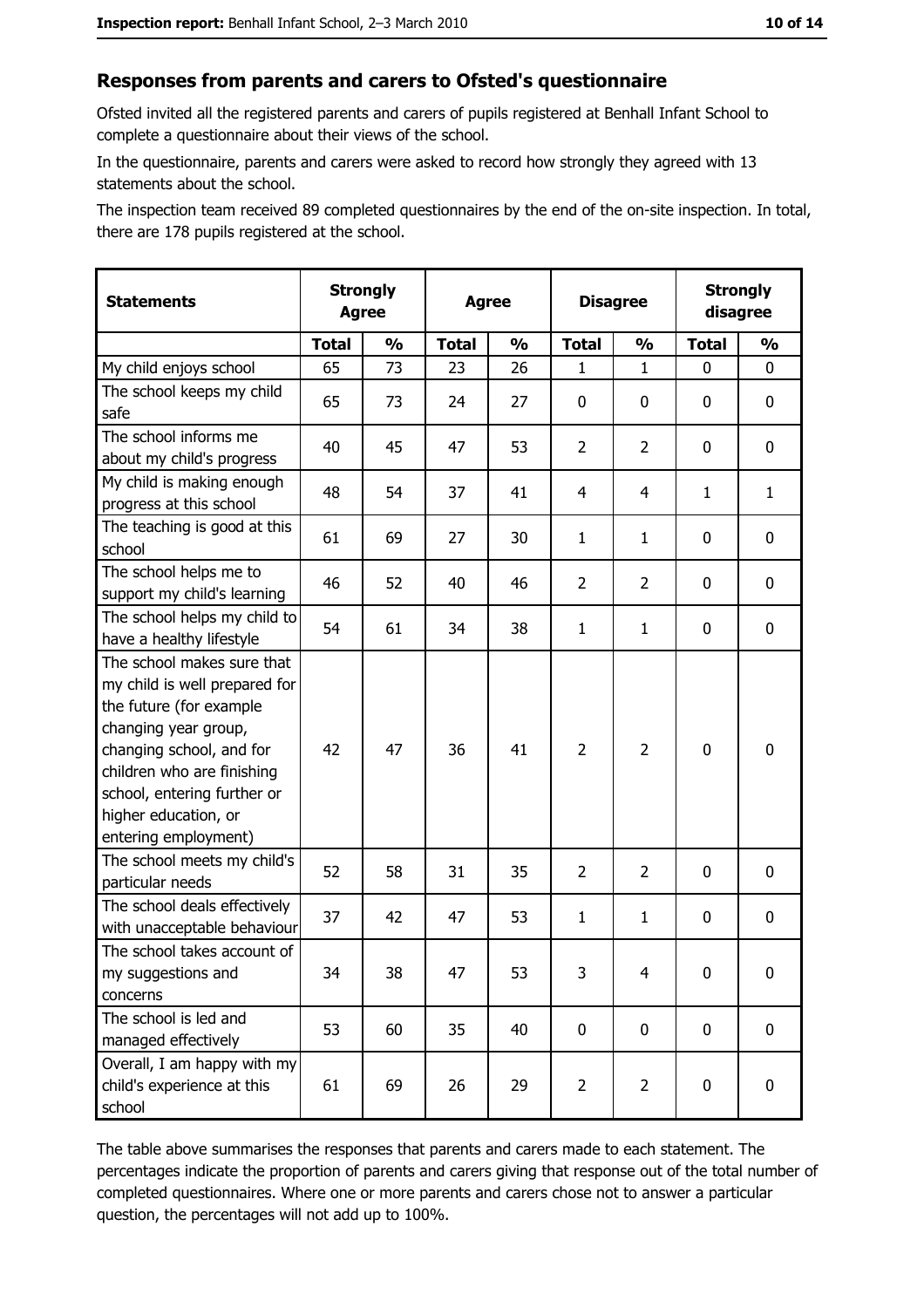# Glossary

| Grade   | <b>Judgement</b> | <b>Description</b>                                                                                                                                                                                                               |
|---------|------------------|----------------------------------------------------------------------------------------------------------------------------------------------------------------------------------------------------------------------------------|
| Grade 1 | Outstanding      | These features are highly effective. An oustanding<br>school provides exceptionally well for its pupils' needs.                                                                                                                  |
| Grade 2 | Good             | These are very positive features of a school. A school<br>that is good is serving its pupils well.                                                                                                                               |
| Grade 3 | Satisfactory     | These features are of reasonable quality. A satisfactory<br>school is providing adequately for its pupils.                                                                                                                       |
| Grade 4 | Inadequate       | These features are not of an acceptable standard. An<br>inadequate school needs to make significant<br>improvement in order to meet the needs of its pupils.<br>Ofsted inspectors will make further visits until it<br>improves. |

## What inspection judgements mean

## Overall effectiveness of schools inspected between September 2007 and July 2008

|                       | Overall effectiveness judgement (percentage of<br>schools) |      |                     |                   |  |
|-----------------------|------------------------------------------------------------|------|---------------------|-------------------|--|
| <b>Type of school</b> | <b>Outstanding</b>                                         | Good | <b>Satisfactory</b> | <b>Inadequate</b> |  |
| Nursery schools       | 39                                                         | 58   | 3                   | 0                 |  |
| Primary schools       | 13                                                         | 50   | 33                  | 4                 |  |
| Secondary schools     | 17                                                         | 40   | 34                  | 9                 |  |
| Sixth forms           | 18                                                         | 43   | 37                  | $\overline{2}$    |  |
| Special schools       | 26                                                         | 54   | 18                  | $\overline{2}$    |  |
| Pupil referral units  | 7                                                          | 55   | 30                  | 7                 |  |
| All schools           | 15                                                         | 49   | 32                  | 5                 |  |

New school inspection arrangements were introduced on 1 September 2009. This means that inspectors now make some additional judgements that were not made previously.

The data in the table above were reported in The Annual Report of Her Majesty's Chief Inspector of Education, Children's Services and Skills 2007/08.

Percentages are rounded and do not always add exactly to 100. Secondary school figures include those that have sixth forms, and sixth form figures include only the data specifically for sixth form inspection judgements.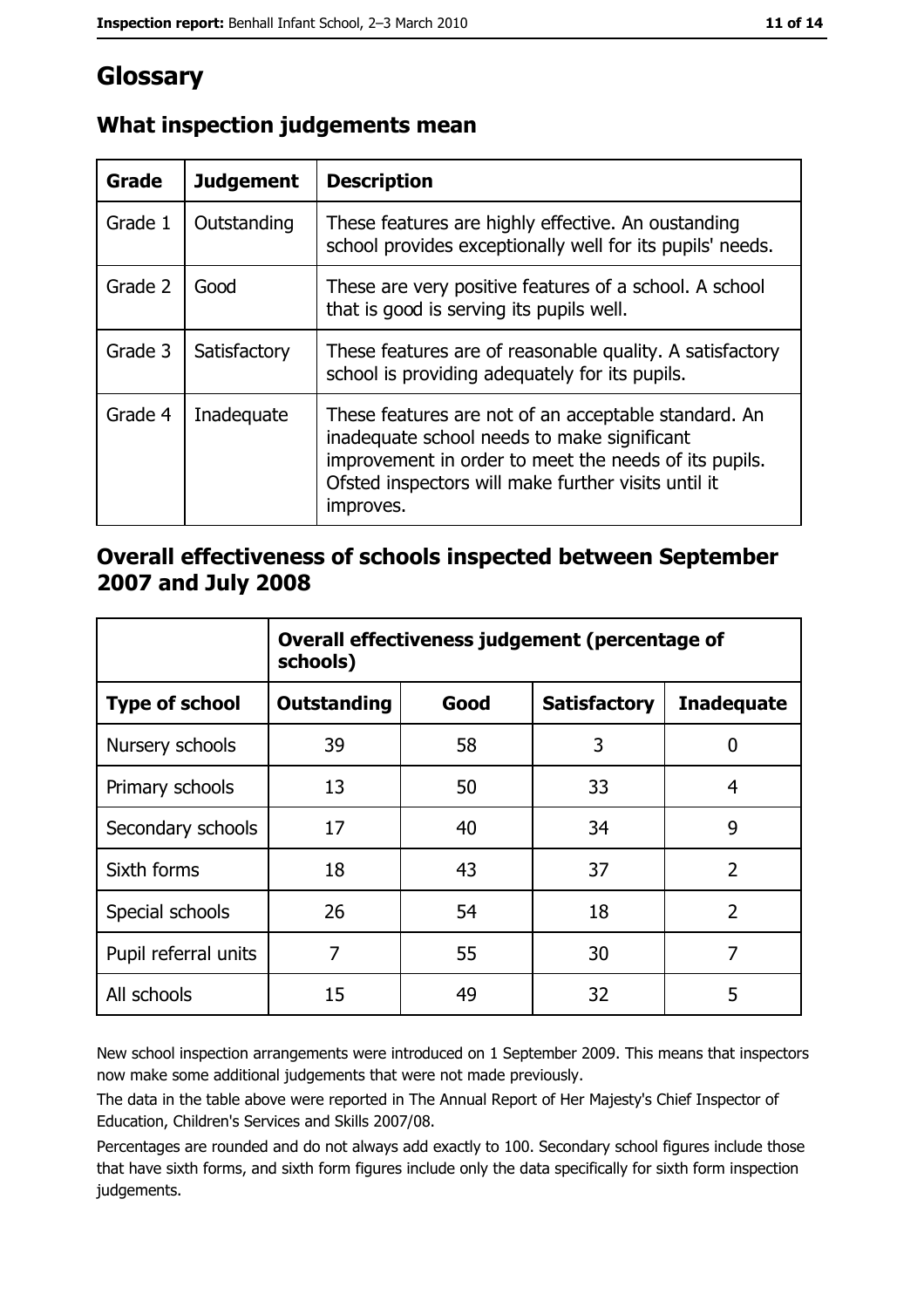# **Common terminology used by inspectors**

| Achievement:                  | the progress and success of a pupil in<br>their learning, development or training.                                                                                                                                                                                                                           |
|-------------------------------|--------------------------------------------------------------------------------------------------------------------------------------------------------------------------------------------------------------------------------------------------------------------------------------------------------------|
| Attainment:                   | the standard of the pupils' work shown by<br>test and examination results and in<br>lessons.                                                                                                                                                                                                                 |
| Capacity to improve:          | the proven ability of the school to<br>continue improving. Inspectors base this<br>judgement on what the school has<br>accomplished so far and on the quality of<br>its systems to maintain improvement.                                                                                                     |
| Leadership and management:    | the contribution of all the staff with<br>responsibilities, not just the headteacher,<br>to identifying priorities, directing and<br>motivating staff and running the school.                                                                                                                                |
| Learning:                     | how well pupils acquire knowledge,<br>develop their understanding, learn and<br>practise skills and are developing their<br>competence as learners.                                                                                                                                                          |
| <b>Overall effectiveness:</b> | inspectors form a judgement on a school's<br>overall effectiveness based on the findings<br>from their inspection of the school. The<br>following judgements, in particular,<br>influence what the overall effectiveness<br>judgement will be.                                                               |
|                               | The school's capacity for sustained<br>improvement.<br>Outcomes for individuals and groups<br>of pupils.<br>The quality of teaching.<br>The extent to which the curriculum<br>meets pupil's needs, including where<br>relevant, through partnerships.<br>The effectiveness of care, guidance<br>and support. |
| Progress:                     | the rate at which pupils are learning in<br>lessons and over longer periods of time. It<br>is often measured by comparing the<br>pupils' attainment at the end of a key<br>stage with their attainment when they<br>started.                                                                                 |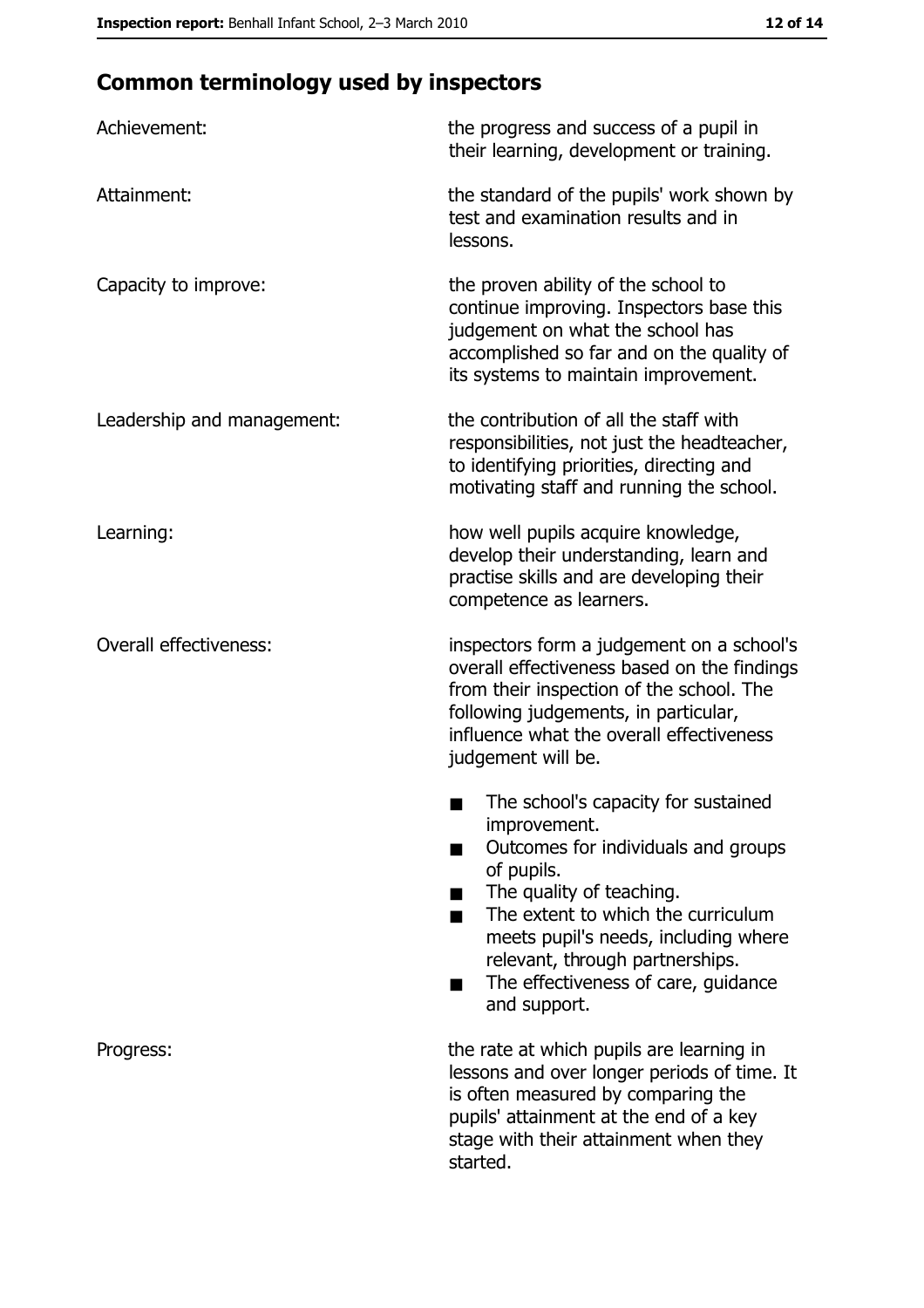This letter is provided for the school, parents and carers to share with their children. It describes Ofsted's main findings from the inspection of their school.



4 March 2010

Dear Children

Inspection of Benhall Infant School, Cheltenham GL51 6PS

We really enjoyed visiting your school and I am writing to thank you for two very interesting and happy days. I particularly enjoying looking at all the stunning displays of your work and seeing how much the Reception children enjoyed their Pirate Pegleg challenges. We hope you all have a great time at your pirate party and disco.

We agree completely with your parents that you go to an outstanding school.

These are the things we found out.

- Your behaviour is excellent and you work hard and play very happily together.  $\blacksquare$
- You are taught well and your lessons are fun and interesting.  $\blacksquare$
- Your headteacher, staff and governors lead and manage the school exceptionally  $\blacksquare$ well.
- Reception children have a very happy time and learn many new things.
- You all enjoy learning very much and are given many exciting things to do. You  $\blacksquare$ learn a great amount for children of your age because the adults always encourage you to do your very best.
- The adults keep you very safe in school and you learn to eat healthily and enjoy  $\blacksquare$ playing lots of sport.

There is just one area where the school could be even better. We think staff could plan even more really exciting lessons and learning activities for you.

You can help by continuing to work hard and by keeping up your excellent standard of behaviour.

We wish you all the very best in your journey through life.

Yours sincerely

Joyce Cox

Lead Inspector